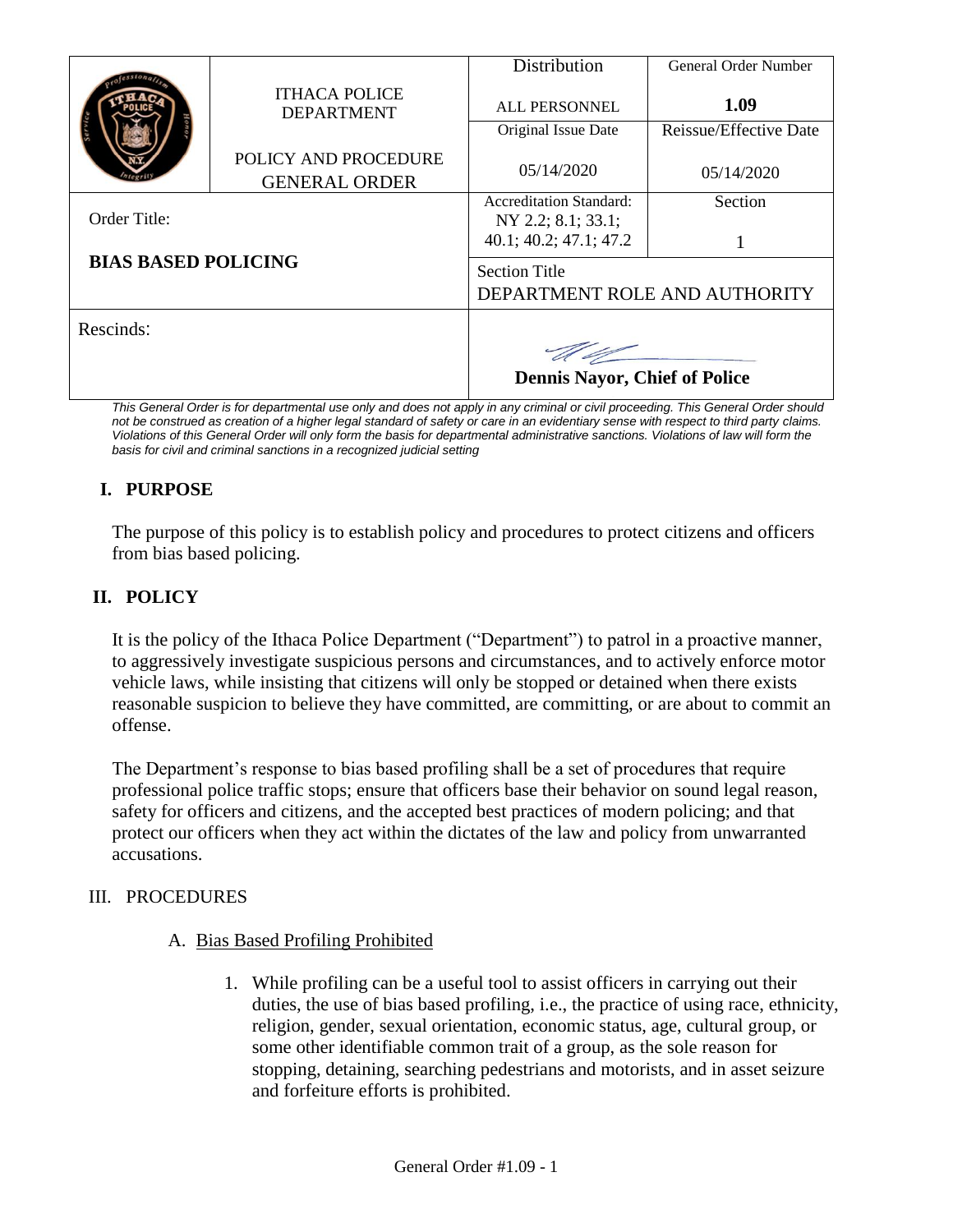a. Proactive Enforcement

Proactive enforcement requires officers to be observant and to identify and act upon any unusual occurrences and law violations. These enforcement efforts keep our community free from crime and our roadways safe to drive upon, and also deters and/or detects and apprehends criminals. Proactive patrol is an effective strategy to:

- (1) Protect the public from the devastation caused by drug abuse, including the suppression of the activities of drug couriers;
- (2) Reduce street and highway traffic-related death and injury, including the apprehension of drunk drivers;
- (3) Combat illegal trafficking and possession of weapons and drugs;
- (4) Capture and arrest fugitives at-large, and other wanted persons;
- (5) Identify and target violent gangs, terrorists and others who pose a threat to public safety; and
- (6) Otherwise promote and maintain an orderly and law abiding society.
- b. Role of Supervisors

Traffic enforcement, detention, and search procedures will be accompanied by periodic supervisory oversight to ensure that officers do not go beyond the parameters of reasonableness and lawfulness in conducting such activities.

c. Recording of Motor Vehicle Stops

Motorists and pedestrians shall only be subjected to stops, seizures, or detentions upon reasonable suspicion that they have committed, are committing, or are about to commit an offense. Each time a motorist is stopped, the officer shall radio to the dispatcher the location of the stop, registration number or the description of the vehicle being detained, and the number of occupants. Communication personnel shall log all pertinent information. All required reports and/or forms shall be completed by the officer upon completion of the stop.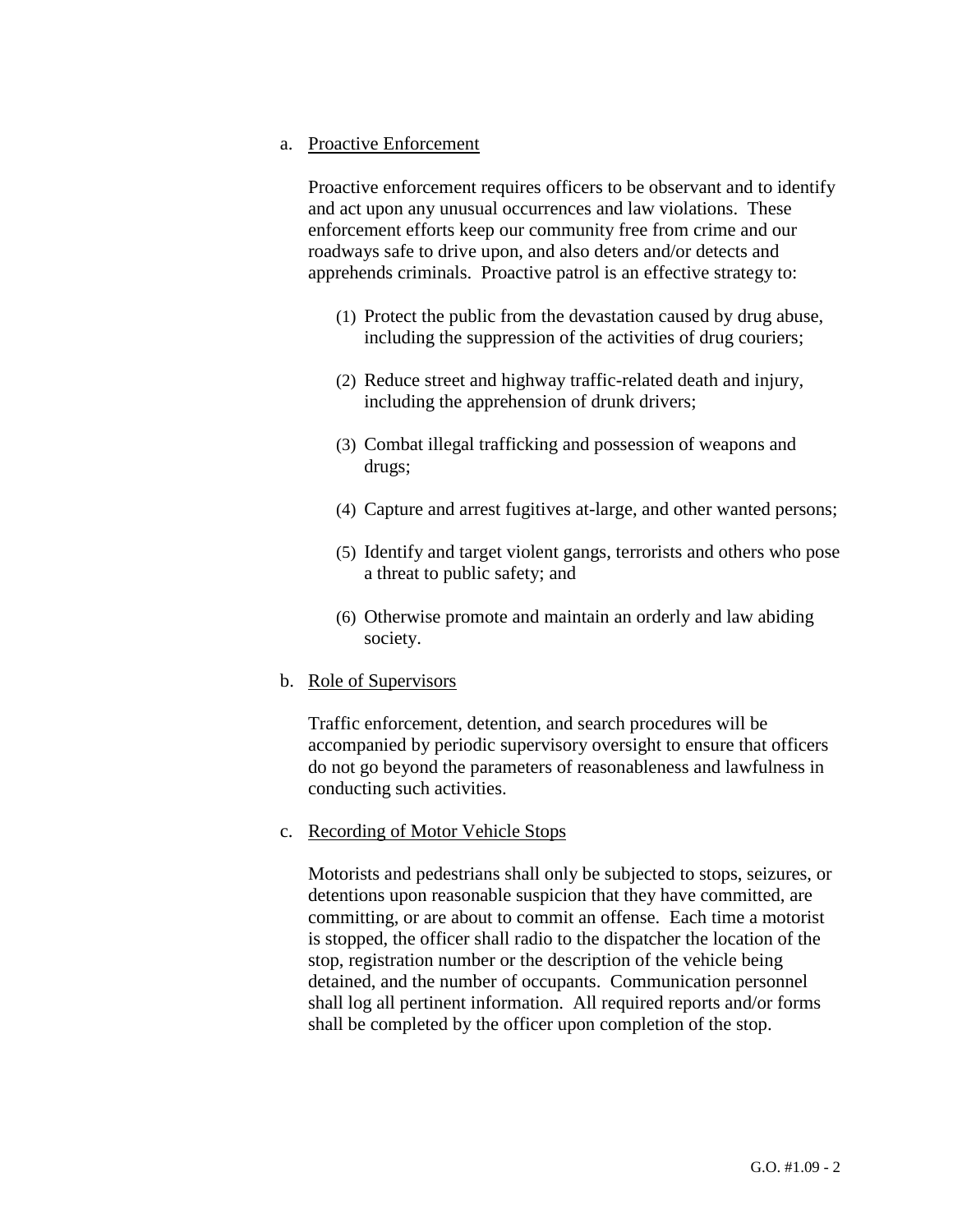d. Contact with the Public

Officers shall be familiar with the Ithaca Police Department Rules and Regulations, as well as all General Orders pertaining to traffic stops, including the provisions requiring professionalism and courtesy. Professional behavior is directly related to the degree of cooperation from the motorist. Officers should never forego their command presence, safety, and control of the situation during a public contact.

### e. Detention and Search

- (1) No motorist, once cited or warned, shall be detained beyond the point where there exists no reasonable suspicion of further criminal activity, and no person or vehicle shall be searched in the absence of a warrant, a legally recognized exception to the warrant requirement, or the person's voluntary consent.
- (2) In each case where a search is conducted, this information shall be documented, including the legal basis for the search, and the results thereof. It is strongly recommended that consent searches only be conducted with written consent, using the proper Department form.
- (3) If the individual indicates that they will consent to a search but are refusing to sign the form, fill out the form anyway and indicate "consented to search but refused to sign," inserting initials and the signature of any witness in the signature block.
- (4) The individual can revoke consent at any time at which time no search will continue absent a warrant or a valid exception to the requirement for a search warrant.

#### f. Completion of Required Reports

Appropriate enforcement action should always be completed, generally in the form of a warning, citation, or arrest. Police reports shall indicate the reason for the stop.

#### g. Pretext Traffic Stops

The police may affect the stop of a motorist whom they have probable cause to believe has committed a traffic violation. The officer's subjective motive for stopping the vehicle plays no role in determining whether or not probable cause exists, even if the stop of the motorist was a pretext to conduct a criminal investigation. However, motor vehicle stops, including pretext stops, are prohibited when based solely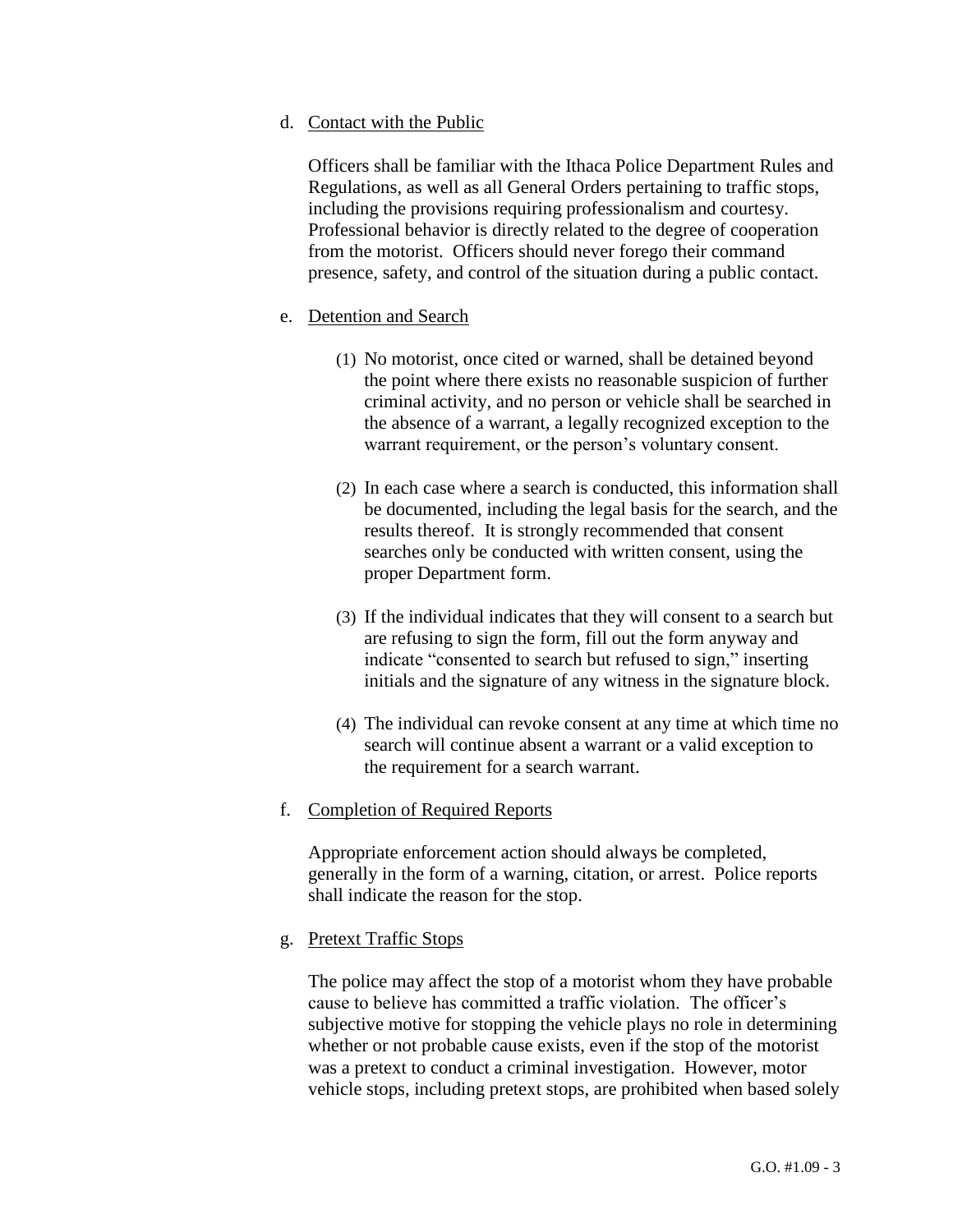upon prohibited considerations, such as race, ethnicity, gender, age or sexual orientation, or any combination therein.

## B. Training

- 1. Officers will receive initial and ongoing training in proactive enforcement tactics, including training in officer safety, courtesy, cultural diversity, discrimination and bias based profiling, field contacts, traffic stops, the laws governing search and seizure, and interpersonal communications skills.
- 2. This training shall address the issues pertaining to the practice of racial profiling, including its impact on police and society. Training programs will emphasize the need to respect the rights of all citizens to be free from unreasonable government intrusion or police action.

## C. Corrective Measures

- 1. Any person may file a complaint with the Department if they feel they have been stopped or searched based on bias based profiling, and no person shall be discouraged, intimidated, or coerced from filing such a complaint, or discriminated against because they have filed such a complaint. All complaints shall be investigated, and corrective measures shall be taken if it is determined that bias based profiling has occurred.
- 2. Any officer, who is told by a person that they wish to file such a complaint, shall provide the name of their immediate supervisor and the telephone number of the department. Such accusations can often be prevented or mitigated by explaining to the motorist the reason for the stop. Any officer who is accused on scene of discrimination, bias based profiling, an illegal stop, frisk, and/or search by any person, shall report the incident to his/her immediate supervisor as soon as practical.
- 3. Supervisors who receive official complaints shall follow Departmental procedures as outlined in Section 4.01, *Citizen Complaints,* and Section 4.02, *Investigation of Misconduct and Citizen Complaints*. When backing up officers on vehicle stops and other calls, they shall be alert to any pattern or practice of possible discriminatory treatment or bias based profiling by officers.

## D. Annual Review of Department Practice and Citizen Concerns

1. The Chief of Police or his designee, shall provide the Mayor of the City of Ithaca with reports on the characteristics of persons stopped on traffic stops by race, ethnicity and gender, when requested and available. Annually, a review committee shall conduct an Administrative Review of all Department policy,